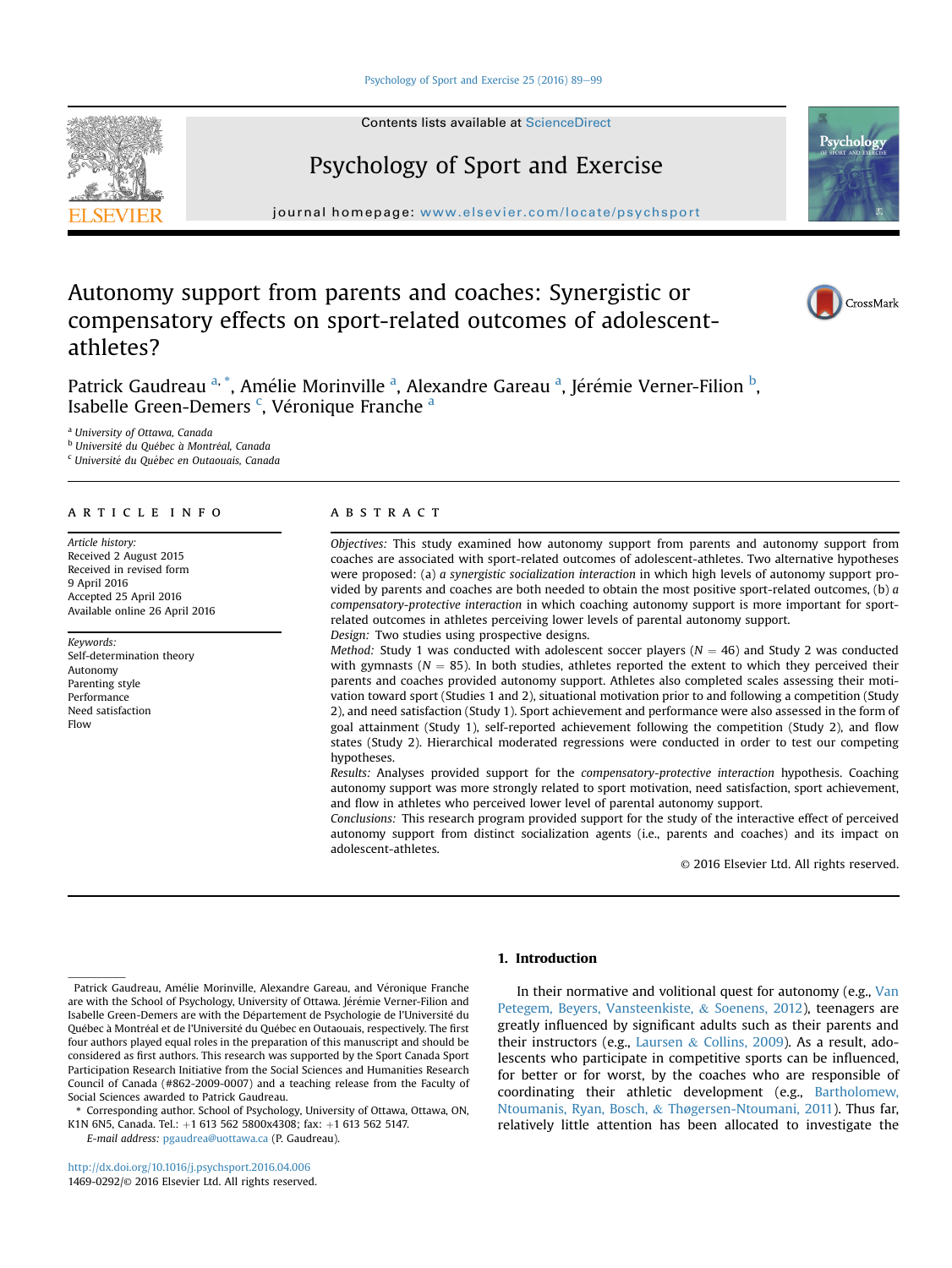combined impact of parents and coaches on the psychological experience of adolescent-athletes. Two studies, using a prospective longitudinal design, were conducted to close this research gap by examining novel hypotheses about the potentially interactive role of perceived parental and coaching autonomy support.<sup>1</sup>

# 1.1. Perceived autonomy support from parents and coaches in the sport domain

Self-Determination Theory (SDT; [Ryan](#page-10-0) & [Deci, 2000](#page-10-0)) offers a valuable platform to delineate the psychosocial conditions through which family and sport environments can influence competitive athletes. Significant adults such as parents and coaches are frequently interacting with adolescents to instruct, guide, and support their efforts in attempting to manage the various requirements of their daily living. More precisely, SDT posits that the interpersonal quality or the autonomy supportiveness of the adultadolescent encounters  $-$  rather than the mere involvement or quantity of such interactions  $-$  should determine the extent to which significant adults exert positive developmental influences ([Grolnick, Ryan,](#page-10-0) & [Deci, 1991\)](#page-10-0).

Parents and coaches acting in an autonomy supportive manner are more likely to provide choice, to give opportunities for initiative, and to offer positive, informative, and constructive feedback. They are also more likely to take an empathic stance in which they are able to read and acknowledge the emotions experienced and expressed by the adolescents. They are also capable of offering a rationale to explain the decisional process underlying the need to respect rules and norms that are often inherent to complex social systems (e.g., family, sport team). Providers of autonomy support behave in a warm, caring, and supportive fashion while allowing the persons to express themselves and to behave in ways that are consistent with core elements of their sense of self (e.g., [Conroy](#page-9-0)  $\&$ [Coatsworth, 2007\)](#page-9-0). Overall, autonomy supportive interpersonal style should offer the adolescent-athletes with opportunities to express their feelings, priorities, and values. As such, autonomy support is regarded as an antecedent that exerts positive developmental influences on athletes [\(Ryan](#page-10-0) & [Deci, 2000; Vansteenkiste, Niemiec,](#page-10-0) & [Soenens, 2010](#page-10-0)). Indeed, past research has demonstrated that autonomy support from parents or coaches is positively related to various sport-related outcomes in athletes, such as their need satisfaction ([Stenling, Lindwall,](#page-10-0) & Hassmén, 2015), self-determined motivation ([Fenton, Duda, Quested,](#page-10-0) & [Barrett, 2014](#page-10-0)), flow states ([Bakker, Oerlemans, Demerouti, Slot,](#page-9-0) & [Ali, 2011](#page-9-0)), and achievement ([Cheon, Reeve, Lee,](#page-9-0) & [Lee, 2015\)](#page-9-0).

#### 1.2. Perceived autonomy support and need satisfaction

Tenants of SDT assert that individuals are naturally inclined and predisposed to experience inner feelings of ownership and selfendorsement (i.e., autonomy), efficacy and mastery (i.e., competence), and interpersonal closeness and connectedness (i.e., relatedness). Satisfaction of these psychological needs have been related to various indicators of well-being and optimal functioning across a wide variety of life domains ([Vansteenkiste et al., 2010\)](#page-10-0).

Adolescent-athletes are more likely to experience feelings of need satisfaction whenever they perceive that they interact with parents or coaches with an autonomy supportive style [\(Ryan](#page-10-0)  $\&$ [Deci, 2000](#page-10-0)). A large body of research has reported a robust and replicable association between perceived autonomy support and feelings of need satisfaction in athletes (e.g., [Amorose](#page-9-0) & [Anderson-](#page-9-0)[Butcher, 2007; Smith, Ntoumanis, Duda,](#page-9-0) & [Vansteenkiste, 2011\)](#page-9-0). However, only a limited portion of this research has simultaneously examined the influence of different socialization agents. Studies in the sport and exercise domains have shown that autonomy support from parents and autonomy support from coaches are both significantly associated with need satisfaction of athletes (Gagné, [Ryan,](#page-10-0) & [Bargmann, 2003; Vierling, Standage,](#page-10-0) & [Treasure, 2007\)](#page-10-0). Research in the educational domain (i.e., autonomy support from teachers and parents) has yielded similar results ([D'Ailly, 2003;](#page-10-0) [Soenens](#page-10-0) & [Vansteenkiste, 2005\)](#page-10-0). However, researchers have yet to investigate the interactive effect of the parental and coaching/ teaching autonomy support in either the sport or the school domain.

#### 1.3. Perceived autonomy support and self-determined motivation

Adolescent-athletes, like any other adolescents engaged in achievement-related domains, can perform their activities for a wide variety of reasons. These reasons can nonetheless be regrouped in six conceptually and empirically distinguishable motives (i.e., amotivation, external regulation, introjected regulation, identified regulation, integrated regulation, intrinsic) aligned on a self-determination continuum (e.g., [Chatzisarantis, Hagger,](#page-9-0) [Biddle, Smith,](#page-9-0) & [Wang, 2003; Wilson, Sabiston, Mack,](#page-9-0) & [Blanchard, 2012](#page-9-0)). Furthermore, these six types of motivation can further be regrouped into two broader dimensions of motivation hereby referred to as non-self-determined motivation and selfdetermined motivation. Non-self-determined motivation is characterized by the pursuit of behaviors that are not self-determined because they are performed without a wholehearted intention to act, to obtain rewards or avoid punishments, and/or to avoid feelings of guilt and shame. In contrast, self-determined motivation is characterized by the pursuit of an activity perceived to be important for the person and/or pursued because of the mere interest for the activity.

The literature offers systematic indication that perceived autonomy support from coaches (e.g., [Amorose](#page-9-0) & [Anderson-Butcher,](#page-9-0) [2007; Gagn](#page-9-0)é [et al., 2003; Pelletier, Fortier, Vallerand,](#page-9-0) & Brière, [2001\)](#page-9-0), parents (e.g., [Chirkov](#page-9-0) & [Ryan, 2001; Grolnick](#page-9-0) & [Ryan, 1989\)](#page-9-0), and even teachers (e.g., [Grolnick et al., 1991; Vansteenkiste, Simons,](#page-10-0) [Lens, Sheldon,](#page-10-0) & [Deci, 2004](#page-10-0)) is positively related to self-determined motivation. However, a majority of studies have investigated the specific role of either the parental or the coaching/teaching autonomy support. This approach is likely to overestimate the specific contribution of a socialization agent by omitting the influence of other potentially important sources of social influence. Very little research in sport psychology has examined and compared the influence of parental autonomy support and coaching autonomy support on youth motivation. Moreover, these studies have reported mixed findings. On the one hand, autonomy support (or other related facets, such as positive encouragement) from parents and autonomy support from coaches were both significantly associated with intrinsic motivation ([Chan, Lonsdale,](#page-9-0) & [Fung, 2012](#page-9-0)). On the other hand, other researchers have shown that parental autonomy support was the sole significant predictor of selfdetermined sport motivation in samples of adolescent female gymnasts ([Gagn](#page-10-0)é [et al., 2003](#page-10-0)) and Estonian athletes ([Hein](#page-10-0)  $\&$ [J](#page-10-0)õ[esaar, 2014](#page-10-0)).

# 1.4. Perceived autonomy support and sport-related achievement/ performance

Limited research has examined the role of perceived coaching autonomy support on indicators of sport achievement and the

 $1$  Autonomy support was evaluated by the athletes themselves. Throughout this manuscript, autonomy support should be interpreted as a diminutive of perceived autonomy support.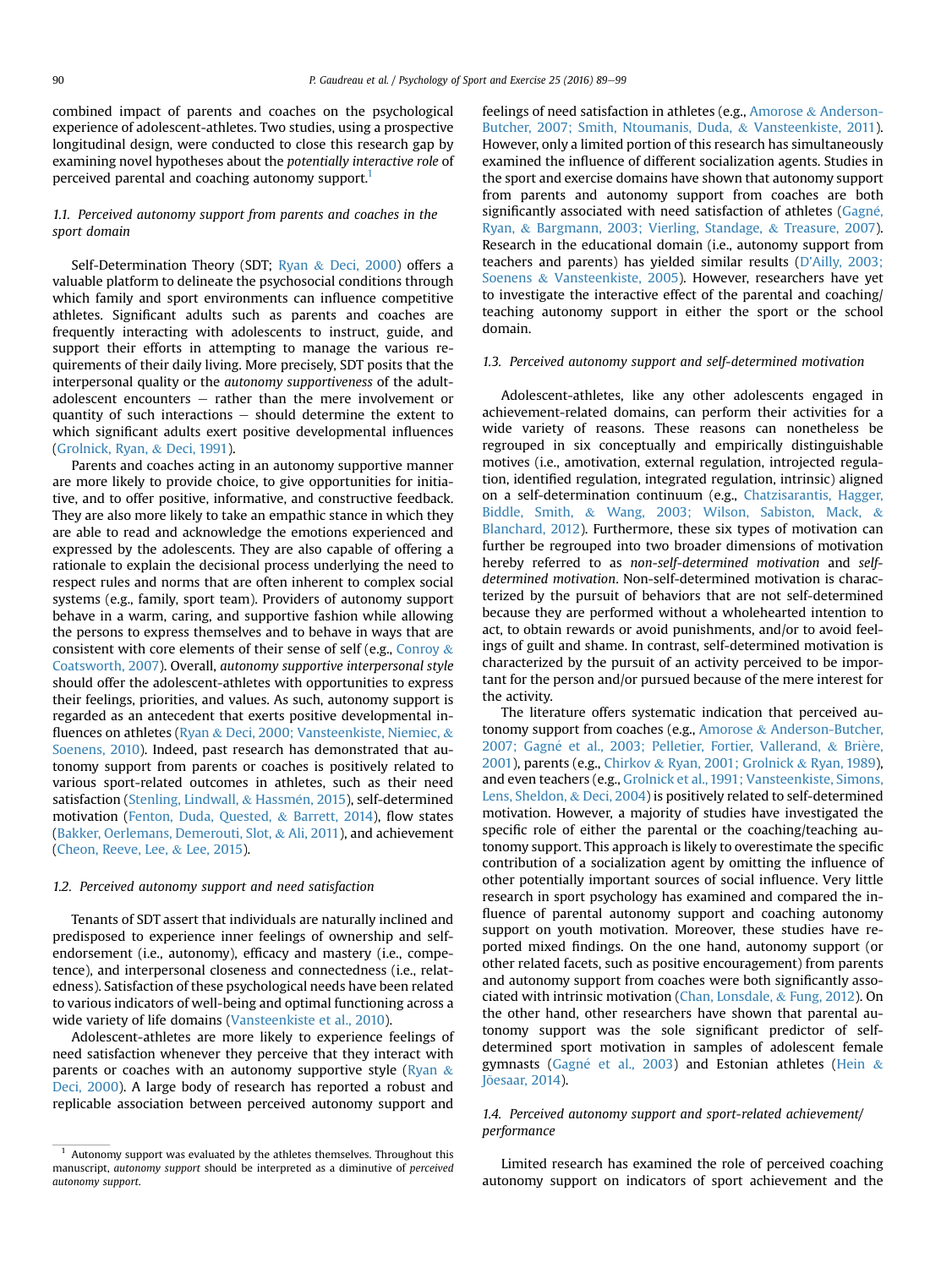results remain largely equivocal. Studies using a cross-sectional design have indicated that coaching autonomy support is significantly associated with higher subjective evaluations of one's sport achievement (e.g., [Smith, Ntoumanis,](#page-10-0) & [Duda, 2007\)](#page-10-0). However, studies using prospective designs (semi-longitudinal) have failed to replicate such findings (e.g., [Smith et al., 2011](#page-10-0)). It has also been demonstrated that athletes whose coaches followed an autonomysupportive intervention program received more medals at the 2012 London Paralympic Games compared to those who were in a control condition ([Cheonet al., 2015\)](#page-9-0). In the realm of educational psychology, in which more studies have been conducted, results have also shown a weak and inconsistent association between academic achievement and autonomy support from parents and autonomy support from teachers (e.g., [D'Ailly, 2003; Grolnick et al.,](#page-10-0) [1991; Soenens](#page-10-0) & [Vansteenkiste, 2005; Vansteenkiste et al., 2004](#page-10-0)).

# 1.5. Toward an interactionist perspective on perceived autonomy support

As reviewed above, the perceived parental autonomy support (PAS) and coaching autonomy support (CAS) have rarely been studied together. In this study, we propose two competing hypotheses stemming from an interactionist perspective. Both hypotheses assume that CAS and PAS have a multiplicative effect  $-$  an  $interaction - to predict sport-related outcomes. Therefore, the$ focal point of this interactionist perspective is oriented toward the combined influence of CAS and PAS rather than on their separate or additive effects.

In the first interactionist hypothesis, we propose that perceived autonomy support from both the parents and the coaches would create a protective-protective synergy [\(Fergus](#page-10-0) & [Zimmerman,](#page-10-0) [2005\)](#page-10-0) to maximize the positive sport-related outcomes of adolescent-athletes. Proponents of the positive youth development theory have hypothesized that "strengths accumulating across ecological domains magnify the protective and thriving effects of positive experiences in single contexts" ([Benson et al., 2006](#page-9-0), p. 6). Such a synergy could operate implicitly as a mesosystemic process ([Bronfenbrenner, 1986\)](#page-9-0) in which the confluence of frequent interactions with autonomy supportive adults would offer a nexus for an enhanced positive development. This hypothesis  $-$  hereby referred to as the synergistic socialization interaction  $-$  presumes that athletes who perceive higher levels of both PAS and CAS should experience the highest levels of sport motivation, need satisfaction, and achievement.

In the second interactionist hypothesis, we propose that coaches (or any other significant adults, such as teachers, grand-parents, or educators) can play a compensatory role in children and adolescents who are exposed to dysfunctional parenting styles, non-warmth, or little parental autonomy support ([Fergus](#page-10-0) & [Zimmerman, 2005\)](#page-10-0). Studies in preventive developmental sciences have indeed showed that positive socialization experiences outside the family are more influential in adolescents exposed to fewer positive socialization opportunities in their family ([Barber](#page-9-0)  $&$  [Olsen, 1997](#page-9-0)). Given that parents are primary figures of attachment, they play a predominant role in the socialization and satisfaction of the basic needs of their children and adolescents (e.g., [Laursen](#page-10-0) & [Collins, 2009\)](#page-10-0). As such, positive extra-familial experiences are potentially less consequential for children and adolescents with more autonomy supportive relationships with their parents. In our second interactionist hypothesis  $-$  hereafter referred to as the compensatory-protective  $interaction$  hypothesis  $-$  we therefore propose that a significant adult outside of the family, such as a coach, should have a greater positive influence on sport-related outcomes in athletes with lower levels of perceived PAS. In contrast, perceived CAS should be less consequential for sport-related outcomes in athletes with higher

levels of perceived PAS. In other words, adolescent-athletes who perceive higher levels of PAS should flourish irrespective of their level of CAS.

## 1.6. The present research

In this research, we examined and compared the tenability of these two interactionist hypotheses on a series of sport-related outcomes, namely sport motivation, need satisfaction, and sport achievement across two samples of competitive adolescent soccer players (Study 1) and gymnasts (Study 2). In the synergistic socialization interaction, we hypothesized that perceived CAS should be more strongly associated with sport-related outcomes in athletes with higher levels of perceived PAS. In contrast, in the compensatory-protective interaction, we hypothesized that perceived CAS should be more strongly associated with sport-related outcomes in athletes with lower levels of perceived PAS because coaches would then act as compensatory agents to athletes who evolve in low autonomy-supportive families.

## 2. Study 1

Study 1 was part of a longitudinal study in which a cohort of soccer players was followed during a 6-month training camp leading up to the selection of a regional U-12 soccer team. We expected that perceived CAS and PAS would significantly interact to predict three sport-related outcomes (self-determined sport motivation, need satisfaction, and goal attainment) measured four weeks later.

## 2.1. Method

## 2.1.1. Participants and procedure

Prior to the beginning of the selection camp, the coaching staff of the regional team identified the best U-12 players of the region. These athletes were then invited to participate in a 6-month selection camp to choose the members of the male and female regional U-12 soccer team for the 2010 provincial summer games in the province of Quebec in Canada. The sample of this study thus consisted of the 60 soccer players that participated in the selection camp. Athletes trained together once a week between October and April under the supervision of the coaching staff of the regional team. All parents provided a written informed consent and the children also assented to participate in the study. Importantly, athletes were informed that parents, coaches, and other members of the regional team would not be informed about their responses in order to minimize social desirability. The research was approved by a university research and ethics board. All participants had their name entered in a draw for a chance to win one of two official soccer shirts from a professional soccer team (\$85). Participants completed questionnaires in October, November, December, March, and April. All of these questionnaires were completed before the team selection, which happened at the end of April. Athletes were informed that the purpose of this longitudinal study was to better understand the factors that could influence their motivation over time. All data was collected by three trained research assistants. The current study is based on data collected in March and April, as CAS was only measured in March to ensure that athletes had sufficient contact with coaches of the selection camp before making an informed evaluation of the interpersonal style of their coaches. This is consistent with several studies looking at motivational climate and coaching behavior ([Ntoumanis, Taylor,](#page-10-0) & [Th](#page-10-0)ø[gersen-](#page-10-0)[Ntoumani, 2012; Reinboth](#page-10-0) & [Duda, 2006; Weiss, Amorose,](#page-10-0) & [Wilko, 2009\)](#page-10-0).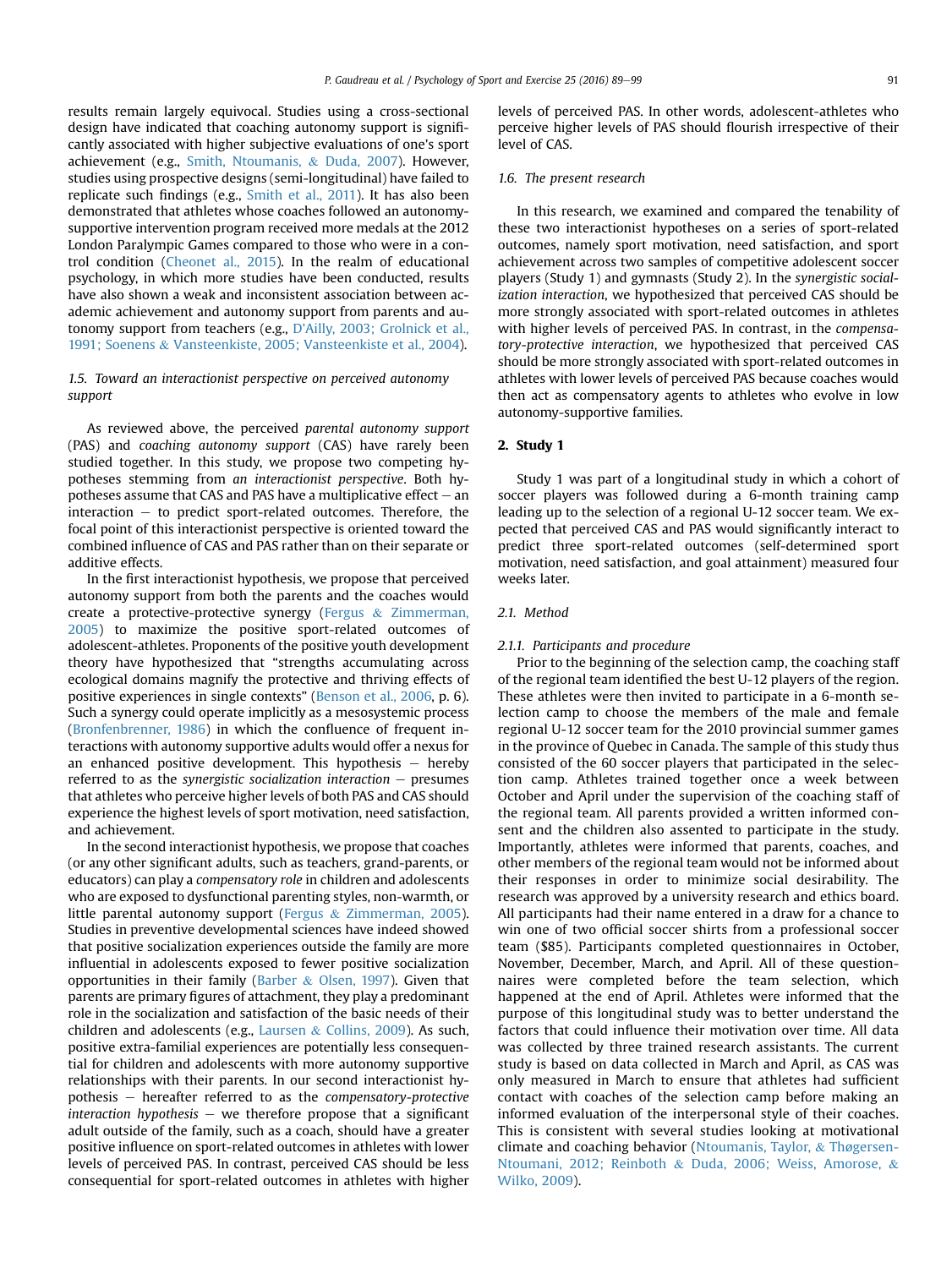Out of the 60 participants, 50 athletes completed the questionnaire in March (hereafter referred to as Time 1), whereas 48 athletes maintained their participation in April (hereafter referred to as Time 2). Two participants were excluded from the reported analyses because they completed the Time 2 questionnaire in a careless manner (i.e., systematic responding), thus yielding a retention rate of 77%. Our final sample consisted of 46 soccer players (female  $=$  54.3%; male  $=$  45.7%) ranging in age from 11 to 13 years ( $M = 12.40$ ;  $SD = 0.62$ ). Participants have been practicing soccer for an average of 6.48 years ( $SD = 1.86$ ). Participants were training between one and 15 hours each week  $(M = 6.22;$  $SD = 3.27$ ) and they considered themselves as Caucasian (90.2%), Black/Afro-American (2.4%), Asian (2.4%), or other (4.9%).

# 2.1.2. Measures

At Time 1, we used the sport adaptation ([Gillet, Vallerand, Paty,](#page-10-0) Gobancé, & [Berjot, 2010](#page-10-0)) of the Perceived Autonomy Support Scale for Exercise Settings (PASSES; [Hagger et al., 2007](#page-10-0)) to measure perceived autonomy support from parents (PAS) and from coaches (CAS). Twelve items were used to measure perception of CAS and the same 12 items were slightly modified to measure the perception of PAS. Using a scale from 1 (not at all agree) to 7 (very strongly agree),<sup>2</sup> athletes were asked to evaluate the extent to which each item corresponded to their current relationship with their parents, on the one hand, and to their current relationship with their coaches from the regional selection team, on the other hand (e.g., "My parents/coaches provide me choice regarding this sport activity"). Although athletes spent more time with one coach, they nonetheless interacted frequently with all members of the coaching staff. Therefore, they were asked to refer to their coaches (plural) rather to their coach (singular). Results of confirmatory factor analyses have provided support for a one-factor model ([Gillet](#page-10-0) [et al., 2010\)](#page-10-0). Evidence of convergent validity, test-rest reliability, and internal consistency have also been reported by [Gillet et al.](#page-10-0) [\(2010\)](#page-10-0). In this sample, the internal consistency of PAS ( $\alpha = 0.89$ ) and CAS ( $\alpha = 0.93$ ) was good.

At Time 2, we used a short version [\(Amiot, Gaudreau,](#page-9-0) & [Blanchard, 2004](#page-9-0)) of the Sport Motivation Scale [\(Pelletier, Fortier,](#page-10-0) [Vallerand, Tuson, Bri](#page-10-0)é[re,](#page-10-0) & [Blais, et al., 1995](#page-10-0)) to assess the reasons why athletes were doing their sport. Athletes rated the extent to which each of the 15 items (3 per subscales) corresponded to the reasons why they were doing this sport (e.g. "Because I enjoy doing this sport"). Scores of self-determined sport motivation (i.e., intrinsic and identified motivation) and non-self-determined sport motivation (i.e., introjection, external, and amotivation) $3$  were created because studies have also found their differential associations with a host of sport-related processes and outcomes, thus providing evidence for the concurrent and predictive validity of this questionnaire [\(Vallerand, Donahue,](#page-10-0) & [Lafreniere, 2011](#page-10-0)). In this sample, the internal consistency of self-determined ( $\alpha = 0.88$ ) and non-self-determined sport motivation ( $\alpha = 0.91$ ) was good.

We assessed need satisfaction using a 12-item version of the Basic Need Satisfaction Scale from Deci and Ryan (2000) measuring the need for autonomy (e.g., "I am free to express my ideas and opinions in my sport"), competence (e.g., "I feel like I am a competent athlete"), and relatedness (e.g., "I get along with people in my sport"). This scale was adapted to fit the sport setting. Athletes were asked to rate the extent to which the items corresponded to their feelings in their sport. Several researchers have combined autonomy ( $\alpha = 0.72$ ), competence ( $\alpha = 0.84$ ), and relatedness ( $\alpha$  = 0.86) to create a need satisfaction score [\(Sheldon](#page-10-0) & [Filak,](#page-10-0) [2008](#page-10-0)). This decision was acceptable given the moderately high inter-scale correlations in this sample and the good level of internal consistency of a global score ( $\alpha = 0.86$ ).

We measured goal attainment with the three subscales of the Attainment of Sport Achievement Goal Scale (e.g., [Amiot et al.,](#page-9-0) [2004](#page-9-0)). This questionnaire uses a theoretically-driven approach to measure perceived sport performance using three criteria generally used by individuals to evaluate their level of competence/ achievement on a task: mastery ("I executed my movements correctly"), self-improvement ("I did better than my usual performances"), and normative ("I did better than most other athletes"). Athletes were asked to evaluate the extent to which each of the 12 items corresponded to their level of sport performance over the last month. Results of structural equation models have lent credence to the validity of a hierarchical model in which the three inter-related subscales can be used to form a global index of goal attainment (e.g., [Soucy Chartier, Gaudreau,](#page-10-0) & [Fecteau, 2011](#page-10-0)). As per prior research (e.g., [Amiot et al., 2004](#page-9-0)), the inter-scale correlations (average  $r = 0.55$ ) in this sample were moderately high. The subscales were averaged to form a global index ( $\alpha = 0.87$ ).

## 2.2. Results and brief discussion

#### 2.2.1. Preliminary analyses

We compared our final sample ( $n = 46$ ) to the participants who did not participate in the March and/or April measurement wave  $(n = 12)$ . Our final sample did not significantly differ from the total sample on the available information collected at the start of the project in October: self-determined sport motivation, F (1,  $50) = 1.54$ ,  $p > 0.10$ , non-self-determined sport motivation, F (1,  $50) = 0.01$ ,  $p > 0.10$ , age,  $F(1, 55) = 0.56$ ,  $p > 0.10$ , years of experience in the sport,  $F(1, 50) = 0.01$ ,  $p > 0.10$ , weekly hours of training,  $F(1, 48) = 1.36$ ,  $p > 0.10$ , and gender,  $\chi^2(1) = 0.61$ ,  $p > 0.10$ . Overall, our final sample was deemed quite comparable to the athletes who were invited to the 6-month selection camp. Descriptive statistics and bivariate correlations are presented in [Table 1.](#page-4-0)

#### 2.2.2. Main analyses

We conducted four moderated hierarchical regression analyses, one for each of the four outcome variables ([Cohen, Cohen, West,](#page-9-0) & [Aiken, 2003](#page-9-0)). The scores of PAS and CAS were centered. Centered scores of PAS and CAS were entered at the first step, followed by their multiplicative term at the second step (the same approach was taken in Study 2). Provided a significant interaction, two simple slope analyses were performed to examine the relationships between CAS and each of the dependent variables at low (-1SD) and high  $(+1SD)$  levels of PAS (see [Fig. 1,](#page-4-0) panel A to C). As displayed in [Table 2](#page-5-0), the interactive effect of PAS and CAS was a significant predictor of self-determined sport motivation, need satisfaction, and goal attainment, but not non-self-determined motivation. For athletes reporting low levels of PAS, CAS was significantly associated with self-determined motivation ( $B = 0.53$ , 95% CI = [0.04, 1.02],  $p < 0.05$ ,  $\beta = 0.43$ ), need satisfaction (B = 0.44, 95% CI = [0.23, 0.65],  $p < 0.05$ ,  $\beta = 0.68$ ), and goal attainment (B = 0.44, 95%) CI = [0.11, 0.78],  $p < 0.05$ ,  $\beta = 0.52$ ). In contrast, the relationships with self-determined sport motivation ( $B = -0.10$ , 95% CI = [ $-0.52$ , 0.32],  $p > 0.05$ ,  $\beta = -0.08$ ), need satisfaction (B = 0.14, 95%)  $CI = [-0.04, 0.32], p > 0.05, \beta = 0.22$ , and goal attainment  $(B = -0.22, 95\% \text{ CI} = [-0.51, 0.07], p > 0.05, \beta = -0.26)$  were not significant for athletes reporting high levels of PAS. Overall, results lent credence to a compensatory-protective interaction hypothesis in which the positive relationship between CAS and sport-related

 $\frac{2}{3}$  All the instruments used in this paper were assessed using this same rating scale.

<sup>&</sup>lt;sup>3</sup> Our analyses were conducted with and without amotivation and the results were virtually identical in both cases (see supplementary file, Appendix A and B).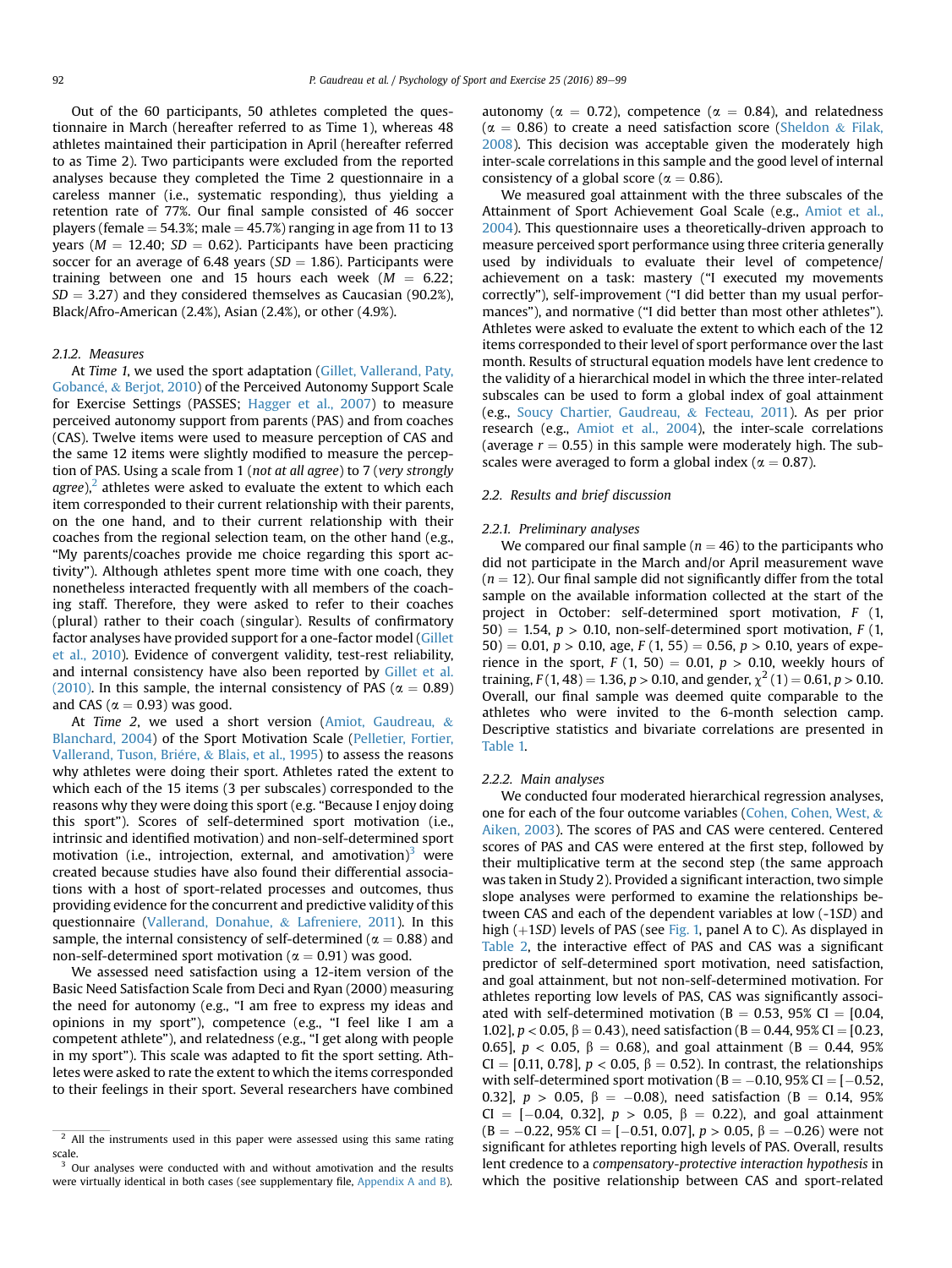# <span id="page-4-0"></span>Table 1

| Study 1: Descriptive statistics and bivariate correlations |  |  |  |
|------------------------------------------------------------|--|--|--|
|------------------------------------------------------------|--|--|--|

| Variables                                  | М    | SD   | α    |           |                   |           |                 |          |
|--------------------------------------------|------|------|------|-----------|-------------------|-----------|-----------------|----------|
| 1. T1 parental autonomy support            | 6.29 | 0.72 | 0.89 | -         |                   |           |                 |          |
| 2. T1 coaching autonomy support            | 5.74 | 1.05 | 0.93 | $0.44***$ | $\qquad \qquad -$ |           |                 |          |
| 3. T2 self-determined sport motivation     | 5.35 | 1.42 | 0.88 | $0.58***$ | $0.38***$         | -         |                 |          |
| 4. T2 non-self-determined sport motivation | 3.27 | 1.22 | 0.91 | 0.24      | 0.02              | $0.54***$ | $\qquad \qquad$ |          |
| 5. T2 need satisfaction                    | 5.96 | 0.67 | 0.86 | $0.65***$ | $0.63**$          | $0.53**$  | 0.04            |          |
| 6. T2 goal attainment                      | 5.80 | 0.85 | 0.89 | $0.52**$  | $0.30**$          | $0.46***$ | $0.39**$        | $0.64**$ |

Note.  $\sp{*}p$  < 0.05.  $\sp{*}p$  < 0.01. All variables ranged from 1 to 7.



Fig. 1. Results of simple slopes for Study 1 (Panel A to C) and Study 2 (Panel D to H). .

outcomes was significantly stronger for athletes with lower levels of PAS.<sup>4</sup>

# 3. Study 2

Results of Study 1 provided initial support for the compensatory-

protective interaction hypothesis. However, it was deemed important to replicate findings from Study 1 with an independent sample in order to strengthen the support obtained for these results. Thus, the aim of Study 2 was to expand the findings of Study 1 within the confine of a built-in differentiated replication approach [\(Uncles](#page-10-0) & [Kwok, 2013\)](#page-10-0). More specifically, we introduced slight methodological variations in order to start establishing the empirical generalizability of the PAS  $\times$  CAS effect. Among these changes, a different questionnaire of perceived autonomy support was used in Study 2 to determine whether the compensatory-protective interaction generalizes across slightly different but complementary operationalizations of PAS and CAS.

 $\frac{4}{4}$  A multivariate regression was conducted to predict a multivariate vector of all dependent variables. The effects of PAS (Wilk's  $\lambda = 0.72$ , F (4, 39) = 3.76, p < 0.05), CAS (Wilk's  $\lambda = 0.70$ ,  $F (4, 39) = 4.15$ ,  $p < 0.05$ ), and PAS  $\times$  CAS (Wilk's  $\lambda = 0.73$ ,  $F (4, 49)$  $39$  = 3.59,  $p < 0.05$ ) all reached statistical significance.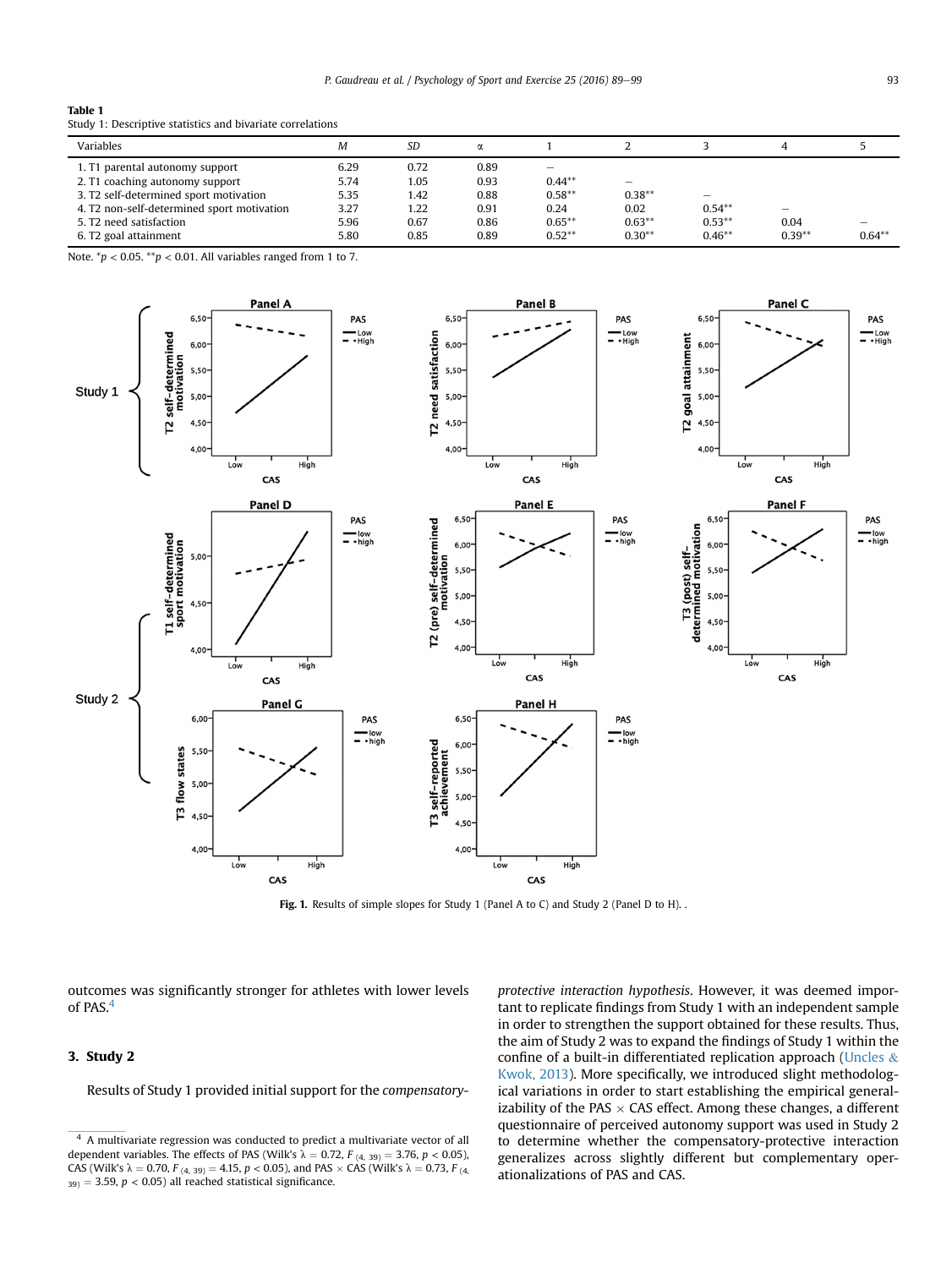<span id="page-5-0"></span>Table 2 Study 1: Results of hierarchical moderated regressions

|                  | Time 2                            |           |              |                                                  |              |           |                    |            |  |
|------------------|-----------------------------------|-----------|--------------|--------------------------------------------------|--------------|-----------|--------------------|------------|--|
|                  | Self-<br>determined<br>motivation |           | Non-self-    | Need<br>satisfaction<br>determined<br>motivation |              |           | Goal<br>attainment |            |  |
|                  | $\Delta R^2$                      | ß         | $\Delta R^2$ | ß                                                | $\Delta R^2$ | ß         | $\Delta R^2$       | ß          |  |
| Step 1           | $0.35***$                         |           | 0.07         |                                                  | $0.06*$      |           | $0.27*$            |            |  |
| Step 2           | $0.06*$                           |           | 0.05         |                                                  | $0.05*$      |           | $0.15*$            |            |  |
| <b>PAS</b>       |                                   | $0.41***$ |              | 0.21                                             |              | $0.45***$ |                    | 0.33       |  |
| CAS              |                                   | 0.17      |              | $-0.08$                                          |              | $0.36***$ |                    | 0.13       |  |
| $PAS \times CAS$ |                                   | $-0.27*$  |              | $-0.25$                                          |              | $-0.24**$ |                    | $-0.41***$ |  |

Note.  $p < 0.05$  (*t* values of the  $\beta$  were higher than 1.96). \*\*  $p < 0.01$  (*t* values of the  $\beta$ were higher than 2.56). PAS = Parental autonomy support.  $CAS = Coaching$  autonomy support. All standardized beta parameters were taken from Step 2.

In Study 2, we focused on four additional issues. The first issue relates to the nature of the coach-athlete relationship. We conducted Study 1 during a selection camp in which athletes interacted less frequently with the coaches (once a week) compared to a more traditional training/competitive setting in which they usually interact several times per week. The infrequent interactions and the evaluative nature of the selection process may have interfered with the development of a more proximal and nurturing coaching relationship, as coaches knew they would eventually have to make consequential decisions impacting the career path of the adolescent-athletes. As a result, "coaches" may have been perceived more as evaluators and selectors rather than as long-term partners of a mutually important overarching athletic project. Given these contextual specificities, we conducted a second study to replicate the interactive effect of PAS and CAS in a more traditional context. Thus, our first goal in Study 2 was to test if the compensatory-protective interaction hypothesis would prevail in settings where coaches and athletes interact in a more proximal and frequent fashion (more than once a week) and have been involved with oneanother for a longer period of time.

Our second goal was to examine the generalizability of the findings at a distinct phase of competitive sport encounters. In Study 1, participants were engaged in an intensive selection process in which they did not compete against other teams. Such a context characterizes a preparatory phase in which athletes are training for the upcoming competitive season. In Study 2, we tried to replicate the compensatory-protective interaction effect during the preparatory phase of the season, while expanding to both the pre (one week before) and post (one week after) phases of a competition.

The soccer players who participated in Study 1 were still at an early stage of adolescence. The changing nature of the roles played by parents and coaches during adolescence (e.g., Côté[, 1999](#page-9-0)) could perhaps alter the significance or the shape of the PAS  $\times$  CAS interaction from early to late adolescence. Although parents remain important socialization agents in the lives of adolescents (for a review see [Laursen](#page-10-0) & [Collins, 2009](#page-10-0)), some studies conducted with adolescent-athletes suggest that the influence of PAS might be circumscribed to early adolescence (e.g., [Chan et al., 2012](#page-9-0)). Our third goal in Study 2 was to try to replicate and extend the results from Study 1 by using a sample of athletes spanning the entire adolescence.

Finally, sport success can be regarded as a multifaceted construct encompassing two distinct but empirically related elements: achievement/outcome and performance/process ([VandenBos, 2007\)](#page-10-0). In Study 1, we focused on sport achievement by measuring the extent to which athletes felt like they had mastered the tasks, improved across time, and outperformed other athletes near the end of the selection camp. In Study 2, we tried to further this analysis by incorporating a measure of flow to capture the experiential process of performing complex sport-related tasks under the heat of competitive sport encounters [\(Jackson, Martin,](#page-10-0)  $\&$ [Eklund, 2008](#page-10-0)). Flow can be characterized as a state of graceful, effortless, and pleasurable performance during which the person feels in close unity with and capable of handling the challenges of the task (e.g., [Csikszentmihalyi, 1990](#page-9-0)). Interestingly, [Csikszentmihalyi \(2014\)](#page-9-0) stated that flow states are fostered by environments (i.e., family, school, sport) that provide support and challenge. Researchers in sport and education contexts have indeed found mastery-oriented climate ([Harwood, Keegan, Smith,](#page-10-0) & [Raine,](#page-10-0) [2015\)](#page-10-0) and autonomy support [\(Bakker et al., 2011; Palaniappan](#page-9-0)  $&$ [Swaminathan, 2014\)](#page-9-0) to be significantly associated with flow states. Despite their inherently positive feelings, flow states should be seen as facilitators rather than prerequisites of outstanding sport achievements (e.g., [Schüler](#page-10-0) & [Brunner, 2009\)](#page-10-0). High levels of achievement can be obtained with or without flow through different channels of deliberate "making it happen" or automatic "letting it happen" processes [\(Swann, Keegan, Crust,](#page-10-0) & [Piggott,](#page-10-0) [2016\)](#page-10-0). As such, adding a measure of flow was needed to offer a complementary perspective to differentiate the experiential-like process of performance from the typical measures of perceived sport achievement. Our fourth goal in Study 2 was to re-examine the interactive effect of PAS and CAS using a measure of flow and a measure of perceived sport achievement.

# 3.1. Method

#### 3.1.1. Participants and procedure

The initial sample of this study consisted of 89 female gymnasts enrolled in a highly competitive regional training center. All parents provided a written informed consent and the children also assented to participate in the study. The research was approved by a university research and ethics board.

Athletes were recruited because they were regularly competing in provincial level gymnastic competitions. At Time 1 (beginning of the competitive season; January 2011), all participants completed questionnaires measuring their perceptions of PAS and CAS as well as their contextual sport motivation. At that time, they had enough experience training with their coaches to reliably evaluate their CAS. At Time 2 (one week before an important provincial competition; February 2011), exactly one month after Time 1, participants completed a questionnaire to measure their situational precompetitive sport motivation. Finally, at Time 3 (the week after the competition), participants completed a questionnaire to measure their situational post-competitive sport motivation and to retrospectively assess their flow states and their overall perception of achievement during the competition.

Although the 89 gymnasts participated at Time 1, four participants carelessly completed the questionnaire. Hence, our sample consisted of 85 female gymnasts between 9 and 18 years of age  $(M = 12.71; SD = 2.36)$ . All gymnasts regularly competed at the provincial level and they had an average of 5.13 years of competitive experience ( $SD = 2.56$ ). Moreover, they had been practicing at the regional training center for 4.98 years ( $SD = 2.60$ ). Eleven athletes had injuries and four had personal/family obligations and did not participate in the provincial competition selected for this study. Analyses that pertained to the perceived sport achievement and flow states during the competition were thus conducted on a subsample of 70 gymnasts.

## 3.1.2. Measures

At Time 1, we used the Interpersonal Behavior Inventory ([Legault, Green-Demers,](#page-10-0) & [Pelletier, 2006](#page-10-0)) to measure perceived PAS and CAS. Twelve items were used to measure perception of PAS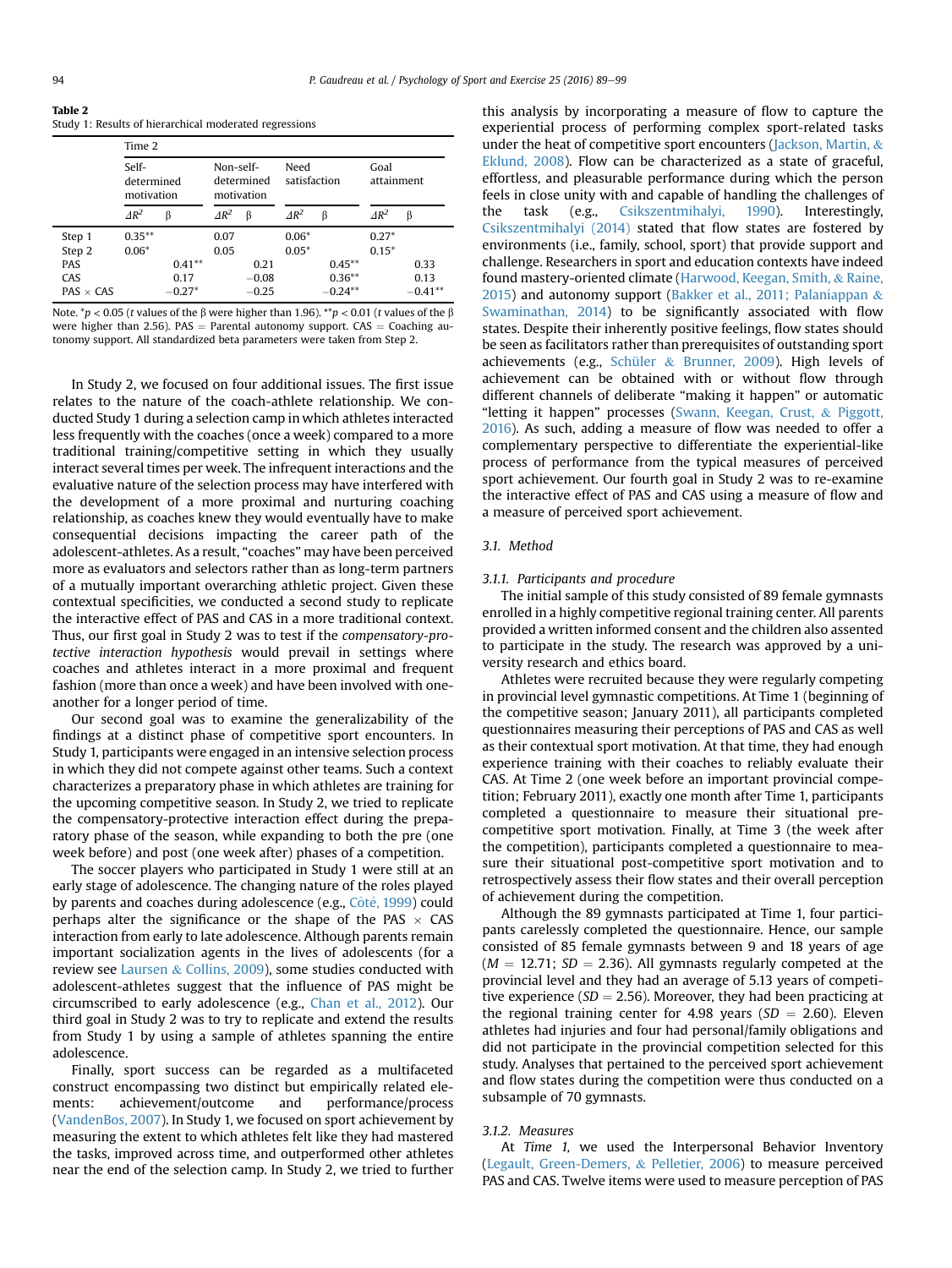and the same 12 items were slightly modified to measure the perception of  $CAS$ <sup>5</sup> Athletes evaluated the extent to which each item corresponded to their relationship with their coaches, on the one hand, and with their parents, on the other hand (e.g., "My coaches/parents display interest in what I do in gymnastics"). As per Study 1, they were asked to refer to their coaches (plural) rather to their coach (singular). In this sample, the internal consistency of PAS ( $\alpha = 0.86$ ) and CAS ( $\alpha = 0.80$ ) was good.

We used the Sport Motivation Scale [\(Pelletier et al., 1995](#page-10-0)) as per Study 1. However, we used the full 28-item version (4 items per subscale) to replicate our results with the original and traditionally used version of this questionnaire [\(Vallerand et al., 2011](#page-10-0)). Athletes reported the extent to which each item corresponded to reasons why they were generally doing their sport. This questionnaire contains seven subscales (three types of intrinsic motivation combined in one score, identified, introjection, external, and amotivation). The scores of self-determined ( $\alpha = 0.90$ ) and non-selfdetermined motivation ( $\alpha = 0.76$ ) were created as per Study 1.

At Time 2 and Time 3, we used the Situational Motivation Scale ([Guay, Vallerand,](#page-10-0) & [Blanchard, 2000](#page-10-0)) to assess the situational sport motivation that athletes experienced during the week before and after a sport competition, respectively. This measure contains 16 items (4 items per subscale) divided into four subscales (intrinsic motivation, identified regulation, external regulation, and amotivation). Athletes evaluated the extent to which each item corresponded to the reasons why they were currently engaged in their sport (e.g., "Because I think that this activity is pleasant"). Internal consistency of self-determined motivation (Time 2,  $\alpha = 0.82$ ; Time 3,  $\alpha = 0.77$ ), which combined intrinsic and identified motivation, and non-self-determined motivation (Time 2,  $\alpha = 0.79$ ; Time 3,  $\alpha = 0.87$ ), which combined external motivation and amotivation, was good. Ample evidence of factorial and predictive validity has recently been reviewed for the usage of this scale in sport ([Vallerand et al., 2011\)](#page-10-0).

At Time 3, we used six items from the Short Flow States Scales ([Jackson et al., 2008](#page-10-0)) to measure perception of flow during the competition. Participants were asked to retrospectively recall the extent to which each item corresponded to their experience during the competition with items such as "I was fully concentrated on what I was doing". In this sample, the internal consistency was acceptable ( $\alpha = 0.72$ ). Evidence has been reported for the factorial, convergent, and concurrent validity of this short scale [\(Jackson](#page-10-0) [et al., 2008](#page-10-0)). Finally, one item was used in which the participants retrospectively evaluated their level of achievement during the competition (i.e., "Overall, I did well during competition").

## 3.2. Results

## 3.2.1. Preliminary analyses

The athletes who took part in the competition ( $n = 70$ ) were compared to those who participated in the project without actually competing in the competition ( $n = 15$ ). These participants did not complete the self-reported achievement and flow state measures (Time 3) but their pre-competitive (Time 2) and post-competitive motivation (Time 3) were nonetheless measured. Participants who competed and those who did not compete had comparable self-determined motivation before,  $F(1, 81) = 0.01$ ,  $p > 0.10$ , and after the competition,  $F(1, 81) = 0.41$ ,  $p > 0.10$ . Their non-selfdetermined motivation was also comparable before, F (1, 81) = 017,  $p > 0.10$ , and after competition,  $F(1, 81) = 0.39$ ,  $p > 0.10$ . Finally, our analyses revealed a significant difference in age,  $F(1, 1)$  $83$ ) = 4.60,  $p < 0.05$ , but no significant difference was observed in terms of years of experience in the sport,  $F(1, 83) = 3.72$ ,  $p > 0.05$ . Descriptive statistics and bivariate correlations are presented in [Table 3](#page-7-0). The analyses reported hereafter were identical to the hierarchical moderated regressions from Study 1 (see the main analyses of Study 1 for further details).

#### 3.2.2. Time 1

As displayed in [Table 4,](#page-7-0) the interactive effect of PAS and CAS was significantly related to Time 1 self-determined sport motivation, but not to non-self-determined sport motivation. For athletes who reported lower levels of PAS, CAS was significantly associated with Time 1 self-determined sport motivation ( $B = 0.79$ , 95% CI = [0.31, 1.28],  $p < 0.05$ ,  $\beta = 0.58$ ). The relationship was not significant  $(B = 0.10; 95\% \text{ CI} = [-0.30, 0.50], p > 0.05, \beta = 0.07) \text{ for } \text{athletes}$  who reported higher levels of PAS (see [Fig. 1,](#page-4-0) panel D).

#### 3.2.3. Time 2: Pre-competition motivation

The interactive effect of PAS and CAS was significantly related to pre-competition self-determined motivation, but not to non-selfdetermined motivation. At lower levels of PAS, CAS was positively and significantly associated with Time 2 self-determined sport motivation (B = 0.50, 95% CI = [0.05, 0.96],  $p < 0.05$ ,  $\beta = 0.42$ ). The relation was negative but not significant at higher levels of PAS  $(B = -0.31, 95\% \text{ CI} = [-0.66, 0.05], p = 0.09, \beta = -0.26; \text{ see Fig. 1,}$  $(B = -0.31, 95\% \text{ CI} = [-0.66, 0.05], p = 0.09, \beta = -0.26; \text{ see Fig. 1,}$  $(B = -0.31, 95\% \text{ CI} = [-0.66, 0.05], p = 0.09, \beta = -0.26; \text{ see Fig. 1,}$ panel E).

#### 3.2.4. Time 3: Post-competition motivation

The interactive effect was significantly associated with postcompetition self-determined motivation, but not to non-selfdetermined sport motivation. CAS was positively and significantly associated with Time 3 self-determined motivation for athletes reporting lower levels of PAS (B = 0.58, 95% CI = [0.13, 1.02],  $p < 0.05$ ,  $\beta = 0.48$ ). The relation was significant but negative at higher levels of PAS (B =  $-0.38$ , 95% CI = [ $-0.73$ ,  $-0.04$ ], p < 0.05,  $\beta = -0.32$ ; see [Fig. 1,](#page-4-0) panel F).

## 3.2.5. Time 3: Flow during the competition

The interactive effect was significantly related to flow states. CAS was significantly and positively associated with flow perception at lower levels of PAS (B = 0.71, 95% CI = [0.18, 1.25],  $p < 0.05$ ,  $\beta$  = 0.54). The relation was negative but not significant for athletes at higher levels of PAS ( $B = -0.39$ ;  $95\% = [-0.81, 0.04]$ ,  $p = 0.08$ ,  $\beta = -0.29$ ; see [Fig. 1,](#page-4-0) panel G).

# 3.2.6. Time 3: Achievement during the competition

The PAS  $\times$  CAS interactive effect was significantly associated with perceived achievement. CAS was a significant predictor at lower levels of PAS (B = 0.88, 95% CI = [0.28, 1.49],  $p < 0.05$ ,  $\beta = 0.59$ ) but not at higher levels of PAS (B  $= -0.28$ , 95% CI  $= [-0.76,$ 0.20],  $p > 0.05$ ,  $\beta = -0.19$ ; see [Fig. 1,](#page-4-0) panel H).

## 3.2.7. Ancillary analyses<sup>6</sup>

We conducted hierarchical moderated regressions in which a  $\frac{1}{\text{This measure uses a broader operational definition of automy support in}}$  three-way interaction was added to the model to examine the

which coaches and parents are supporting one's autonomy (e.g., providing choice and rationale), but also supporting competence (e.g., giving constructive feedback) and relatedness (e.g., being empathic). Although our analyses were conducted using all items, more specific analyses with the 4 autonomy supportive items yielded virtually identical results (see supplementary file, Appendix C). The term "autonomy support" was thus conserved in Study 2 to avoid any confusion.

 $6$  A multivariate regression was conducted to predict a multivariate vector of all dependent variables. The effects were as follow: PAS (Wilk's  $\lambda = 0.91$ ,  $F_{(8, 58)} = 0.76$ ,  $p > 0.10$ ), CAS (Wilk's  $\lambda = 0.85$ ,  $F_{(8, 58)} = 1.33$ ,  $p > 0.05$ ), and PAS  $\times$  CAS (Wilk's  $\lambda = 0.79$ ,  $F_{(8, 58)} = 1.92$ ,  $p = 0.07$ ).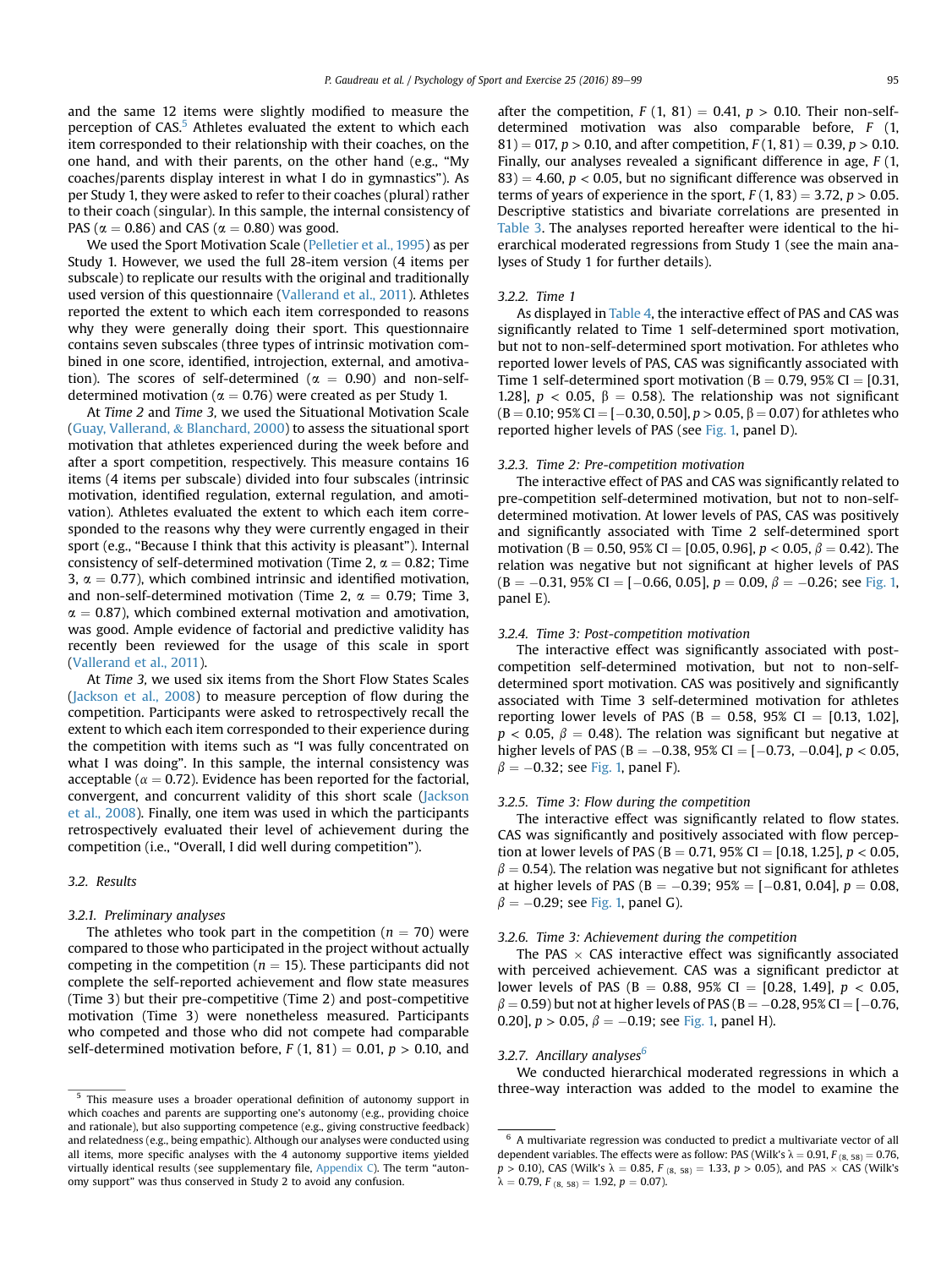<span id="page-7-0"></span>

| Table 3 |  |
|---------|--|
|---------|--|

|  |  |  |  |  | Study 2: Descriptive statistics and bivariate correlations |
|--|--|--|--|--|------------------------------------------------------------|
|--|--|--|--|--|------------------------------------------------------------|

|                                             | M    | SD   | $\alpha$                 |         |           |           | 4                        | 5         | 6         |           | 8         | 9        |
|---------------------------------------------|------|------|--------------------------|---------|-----------|-----------|--------------------------|-----------|-----------|-----------|-----------|----------|
| 1. T1 parental autonomy support             | 5.41 | 1.13 | 0.86                     | -       |           |           |                          |           |           |           |           |          |
| 2. T1 coaching autonomy support             | 5.92 | 0.76 | 0.80                     | 0.05    | -         |           |                          |           |           |           |           |          |
| 3. T1 self-determined sport motivation      | 4.75 | 1.04 | 0.90                     | 0.13    | $0.28***$ | -         |                          |           |           |           |           |          |
| 4. T1 non-self-determined sport motivation  | 3.26 | 0.92 | 0.76                     | 0.10    | $-0.03$   | $0.45***$ | $\overline{\phantom{a}}$ |           |           |           |           |          |
| 5. T2 (pre) self-determined motivation      | 5.94 | 0.88 | 0.82                     | 0.06    | 0.01      | $0.29**$  | 0.00                     | -         |           |           |           |          |
| 6. T2 (pre) non-self-determined motivation  | 2.00 | 1.01 | 0.79                     | $-0.18$ | $-0.10$   | $-0.16$   | $0.38***$                | $-0.44**$ |           |           |           |          |
| 7. T3 (post) self-determined motivation     | 5.91 | 0.89 | 0.77                     | 0.08    | 0.00      | $0.33***$ | 0.09                     | $0.78**$  | $-0.38**$ |           |           |          |
| 8. T3 (post) non-self-determined motivation | 2.05 | 1.10 | 0.87                     | $-0.18$ | $-0.04$   | $-0.11$   | $0.39**$                 | $-0.41**$ | $0.82**$  | $-0.39**$ |           |          |
| 9. T3 flow states during competition        | 5.18 | L.04 | 0.79                     | 0.15    | 0.06      | $0.43**$  | 0.06                     | $0.45***$ | $-0.34**$ | $0.53***$ | $-0.29**$ |          |
| 10. T3 self-reported achievement            | 5.89 | 1.17 | $\overline{\phantom{0}}$ | 0.21    | 0.13      | $0.32**$  | 0.15                     | $0.30*$   | $-0.17$   | $0.26*$   | $-0.09$   | $0.52**$ |

Note.\* $p < 0.05$ .\*\* $p < 0.01$ . All variables ranged from 1 to 7.

#### Table 4

Study 2: Results of hierarchical moderated regressions

|                                       | Time 1                        |                               |              |                            |                                       | Time 2 pre-competition    |                               |                            | Time 3 post-competition               |                           |                               |                            |                                       |                           |                  |                           |                              |  |
|---------------------------------------|-------------------------------|-------------------------------|--------------|----------------------------|---------------------------------------|---------------------------|-------------------------------|----------------------------|---------------------------------------|---------------------------|-------------------------------|----------------------------|---------------------------------------|---------------------------|------------------|---------------------------|------------------------------|--|
|                                       | Self-determined<br>motivation |                               |              |                            | Non-self-<br>determined<br>motivation |                           | Self-determined<br>motivation |                            | Non-self-<br>determined<br>motivation |                           | Self-determined<br>motivation |                            | Non-self-<br>determined<br>motivation |                           | Flow states      |                           | Self-reported<br>achievement |  |
|                                       | $\Delta R^2$                  |                               | $\Delta R^2$ |                            | $\Delta R^2$                          |                           | $\Delta R^2$                  |                            | $\Delta R^2$                          |                           | $\Delta R^2$                  |                            | $\Delta R^2$                          |                           | $\Delta R^2$     |                           |                              |  |
| Step 1<br>Step 2                      | $0.10*$<br>$0.04*$            |                               | 0.01<br>0.01 |                            | 0.01<br>$0.08***$                     |                           | 0.04<br>0.01                  |                            | 0.01<br>$0.11***$                     |                           | 0.04<br>0.01                  |                            | 0.03<br>$0.12***$                     |                           | 0.06<br>$0.10**$ |                           |                              |  |
| <b>PAS</b><br>CAS<br>$PAS \times CAS$ |                               | 0.11<br>$0.33***$<br>$-0.22*$ |              | 0.09<br>$-0.02$<br>$-0.09$ |                                       | 0.04<br>0.08<br>$-0.30**$ |                               | $-0.16$<br>$-0.12$<br>0.12 |                                       | 0.06<br>0.08<br>$-0.35**$ |                               | $-0.05$<br>$-0.18$<br>0.09 |                                       | 0.14<br>0.12<br>$-0.35**$ |                  | 0.19<br>0.20<br>$-0.33**$ |                              |  |

Note. \*p < 0.05 (t values of the  $\beta$  were higher than 1.96). \*\*p < 0.01 (t values of the  $\beta$  were higher than 2.56). PAS = Parental autonomy support. CAS = Coaching autonomy support. All standardized beta parameters were taken from Step 2.

moderating role of age (PAS  $\times$  CAS  $\times$  Age). Both the main effect of age and the three-way interactions failed to reach statistical significance ( $ps > 0.50$ ) or to explain a practically significant amount of variance in the dependent variables ( $\Delta R^2$  < 0.01). These results were taken to suggest that age did not significantly moderate the PAS  $\times$  CAS interactive effect.

# 4. General discussion

# 4.1. Evidence for the compensatory-protective interaction hypothesis

Our overarching goal in this study was to generate and investigate novel, yet theoretically-driven hypotheses, that could explain how autonomy support from significant adults (i.e., parents and coaches) interacts to fuel and predict the sport motivation, need satisfaction, and athletic success of adolescent-athletes. Two theoretically defensible interactionist hypotheses were proposed a priori based on distinct lines of reasoning [\(Fergus](#page-10-0) & [Zimmerman,](#page-10-0) [2005](#page-10-0)). Results of two studies, using a short-term prospective semi-longitudinal design, provided robust support for our compensatory-protective interaction hypothesis. On the one hand, athletes who perceive that their parents are providing high levels of PAS seem, under most circumstances, to be thriving regardless of their level of perceived CAS. For these athletes, most of the associations between CAS and sport-related outcomes were null and statistically non-significant. On the other hand, the positive relation between CAS and sport-related outcomes was significant for athletes who perceived their parents as offering lower levels of PAS. From a preventive developmental standpoint, these results are highly encouraging because they suggest that perceived CAS is acting as a powerful compensatory-protective factor that can largely compensate for a perceived parenting style characterized by lower levels of PAS.

Of foremost importance, these results suggest the potential of an interactionist autonomy support perspective to better inform theory, research, and practice. The significant PAS  $\times$  CAS effect explained a substantial amount of incremental/unique variance that ranged from 5.5% to 14.5% in Study 1 (average of 8.8%) and from 4.4% to 11.7% in Study 2 (average of 9.1%). Guidelines to appraise the size of main effects are likely to undervalue the practical significance of interactive effects because the latter are obtained after controlling for the main effects ([Laursen](#page-10-0) & [Collins, 2009\)](#page-10-0). Therefore, the effect sizes of our two studies should be regarded as encouraging evidence for the added benefits of moving toward a more complex theorizing of PAS and CAS.

# 4.2. Generalizability of the compensatory-protective interaction hypothesis

Support for the compensatory-protective interaction was initially obtained in a sample of soccer players in their early adolescence (Study 1). Study 2 replicated this finding in a sample of gymnasts ranging from 9 to 18 years of age. Some researchers have indicated that the strength of the relationship between parental encouragement and intrinsic motivation might diminish from early to late adolescence [\(Chan et al., 2012](#page-9-0)). Given that the roles of parents and coaches are changing during adolescence (Côté, 1999), it was deemed appropriate to explore the moderating role of age in our ancillary analyses of Study 2. Of great importance, age did not moderate nor significantly alter the significance of our interactive effect. A three-way PAS  $\times$  CAS  $\times$  age interaction would have required a much larger sample of athletes to reach statistical significance. For now, this result provides some preliminary evidence for the potential invariance of our interactionist perspective that will nonetheless need to be re-examined in longitudinal studies with larger samples of athletes followed from early to late adolescence.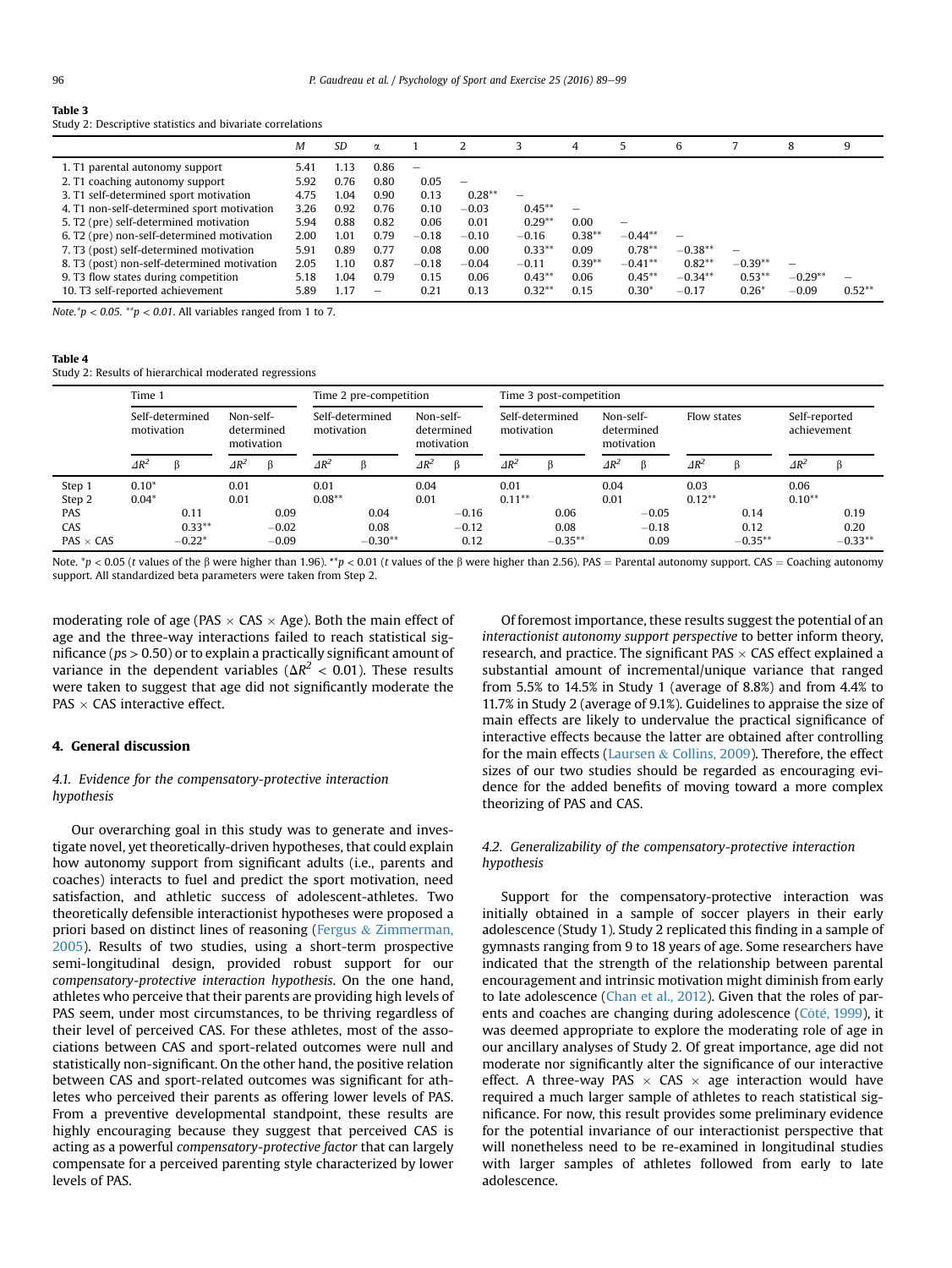The compensatory-protective interaction was found in a sample of athletes participating in an individual (i.e., gymnastics) and a team sport (i.e., soccer). This finding suggests that the compensatory-protective role of perceived CAS might generalize to contexts in which athletes work individually or in collaboration with other members of a team. Of particular interest, the results of a recent multilevel study indicated that the positive relationship between team-level perceived autonomy support and the team members' job creativity was stronger for teams that were working in units or departments that provided lower levels of autonomy support ([Liu, Chen,](#page-10-0) & [Yao, 2011](#page-10-0)). This finding, which bears a striking resemblance to our compensatory-protective interaction hypothesis, illustrates how future research could consider perceived CAS at both the person and group levels of analysis. In team settings, CAS could possess the characteristics of both an ambient and a discretionary interpersonal process whereby individual athletes may have a different perception of how the coaches interact more broadly with the team and more specifically with each of them. Such a possibility would explain why individuals in the same team have a similar but nonetheless different perception about the autonomy supportive style of a coach, teacher, or employer [\(Liu et al.,](#page-10-0) [2011](#page-10-0)). Future studies should not only ask the athletes to report their perceptions of support, but also the coaches to describe their provision of autonomy support offered to the team (ambient support) and to each member of the team (discretionary support). This measurement scheme would enable a deeper examination of the interplay between the perceptions of both the providers (i.e., coaches) and the receivers (i.e., athletes) of ambient and discretionary types of autonomy support.

We intentionally conducted our two studies in different but complementary sport settings. In both studies, PAS and CAS interacted to predict self-determined sport motivation in a context that can be characterized as representing a preparatory phase that precedes the start of the competitive season. In time of social evaluation stress, such as after a sport competition (Time 3 of Study 2), CAS was negatively associated with post-competitive selfdetermined motivation for the athletes who perceived high levels of PAS. This unexpected result is extremely intriguing because it might underlie a complex self-handicapping dynamic. After a performance setback, individuals should experience more disappointment and sadness when they had invested considerable effort and resources into the pursuit of an activity [\(Weiner, 1985\)](#page-10-0). Similarly, perceiving high levels of both CAS and PAS might create the impression for athletes that all external resources were reunited to reach outstanding levels of achievement. In such an ideal condition, failure holds very high diagnostic value because athletes cannot easily blame significant others for their performance setback, even if their autonomy was adequately supported. As such, the diminishing level of self-determined motivation might be seen as a proactive attempt – be it deliberate or unintentional – to protect the ego through reducing the level of perceived importance (i.e., identified motivation) and pleasure (i.e., intrinsic motivation) attached to the activity ([Zuckerman](#page-10-0)  $&$  [Tsai, 2005\)](#page-10-0). However, this effect might be specific to this study, and more evidence is needed to directly investigate this potential explanation.

This unexpected result should not overshadow the robustness of the positive association between perceived CAS and several of the outcomes across all time points for the athletes who perceived lower levels of PAS. It is pivotal to outline that our results were replicated in two field studies using a prospective design in which the contexts (selection camp vs. competition), the types of sport (i.e., individual vs. team), the age span of the participants (i.e.,  $11-13$ vs.  $9-18$ ), the operational definition of sport achievement/performance (i.e., goal attainment, perceived achievement, flow), and the instruments used to measure autonomy support were not held

constant. Overall, the robustness of our findings across two distinct but complementary studies offers evidence for the generalizability of our findings.

# 4.3. Limitations and future directions

In this study, we did not measure PAS separately for the mother and the father. Therefore, family was implicitly conceptualized as a homogeneous cell in which children should perceive their parents as possessing a similar PAS [\(Steinberg, 2001\)](#page-10-0). In future studies, participants should evaluate their relation with each of their parents rather than having to use some mental heuristics to average or weigh them in a global evaluation of PAS. Some studies have depicted maternal autonomy support as a stronger predictor of school-related outcomes than paternal autonomy support (e.g., [D'Ailly, 2003; Soenens](#page-10-0) & [Vansteenkiste, 2005\)](#page-10-0). However, it remains uncertain whether these findings are overlooking an interactive effect of maternal and paternal autonomy support. Having a good relationship with another family member can compensate, at least partially, for the detrimental relationship with one parent [\(Bogard,](#page-9-0) [2005\)](#page-9-0). Overall, our hypotheses offer a springboard to revisit the respective roles of perceived maternal and paternal autonomy support from an interactionist perspective.

Small sample sizes, like the one used in our two studies, offers some advantages and many disadvantages. It is extremely difficult to recruit large and homogeneous samples of athletes. Large samples require the inclusion of participants from multiple sports and multiple levels of expertise. This decision is defendable to maximize statistical power but can also create challenges in interpreting the findings. Our smaller samples offered some advantages because they ensured that participants were exposed to a comparable competitive context in which they shared the norms, values, and specificities of a single sport. Such samples are adequate to maximize internal validity, but they indeed create challenges to external validity and statistical power. Potential limitations to external validity were partially addressed by replicating our findings across two studies in which we introduced slight variations in our research method (e.g., type of sport, design, measures). Such a differentiated replication [\(Uncles](#page-10-0) & [Kwok, 2013](#page-10-0)) minimizes the risk that our findings were a methodological artefact resulting from mere chance while offering some evidence for the robustness of the  $PAS \times CAS$  interaction. Nonetheless, small samples are increasing the risk of not rejecting null hypotheses even when they are false in the population. For athletes with high PAS, the negative relations of CAS with flow ( $\beta = -0.29$ ), perceived achievement  $\beta = -0.19$ ), and goal attainment ( $\beta = -0.26$ ) were non-negligible and would have potentially reached statistical significance with larger samples. At a first glance, these negative relations are counterintuitive because they are theoretically unexpected and substantially different from the positive effects of CAS that are generally observed in the extant literature. Nonetheless, the lowered sport achievement and performance observed in athletes with high PAS and CAS could explicate why athletes with lower PAS are still capable of catching up (compensatory-protective effect) if they can have access to high levels of CAS. Small samples can also increase the risk of rejecting the null hypothesis by artificially increasing the estimation of an effect size (e.g., [Button et al., 2013](#page-9-0)). Overall, we agree with the comments of both anonymous reviewers in that future studies with larger samples are required to maximize statistical power, on the one hand, and to reliably estimate the effect size of the PAS  $\times$  CAS effect, on the other hand.

Our findings indicated that CAS and PAS were not significantly correlated with non-self-determined motivation. Researchers have recently suggested that the positive autonomy supportiveness and the negative psychological controllingness might be distinctively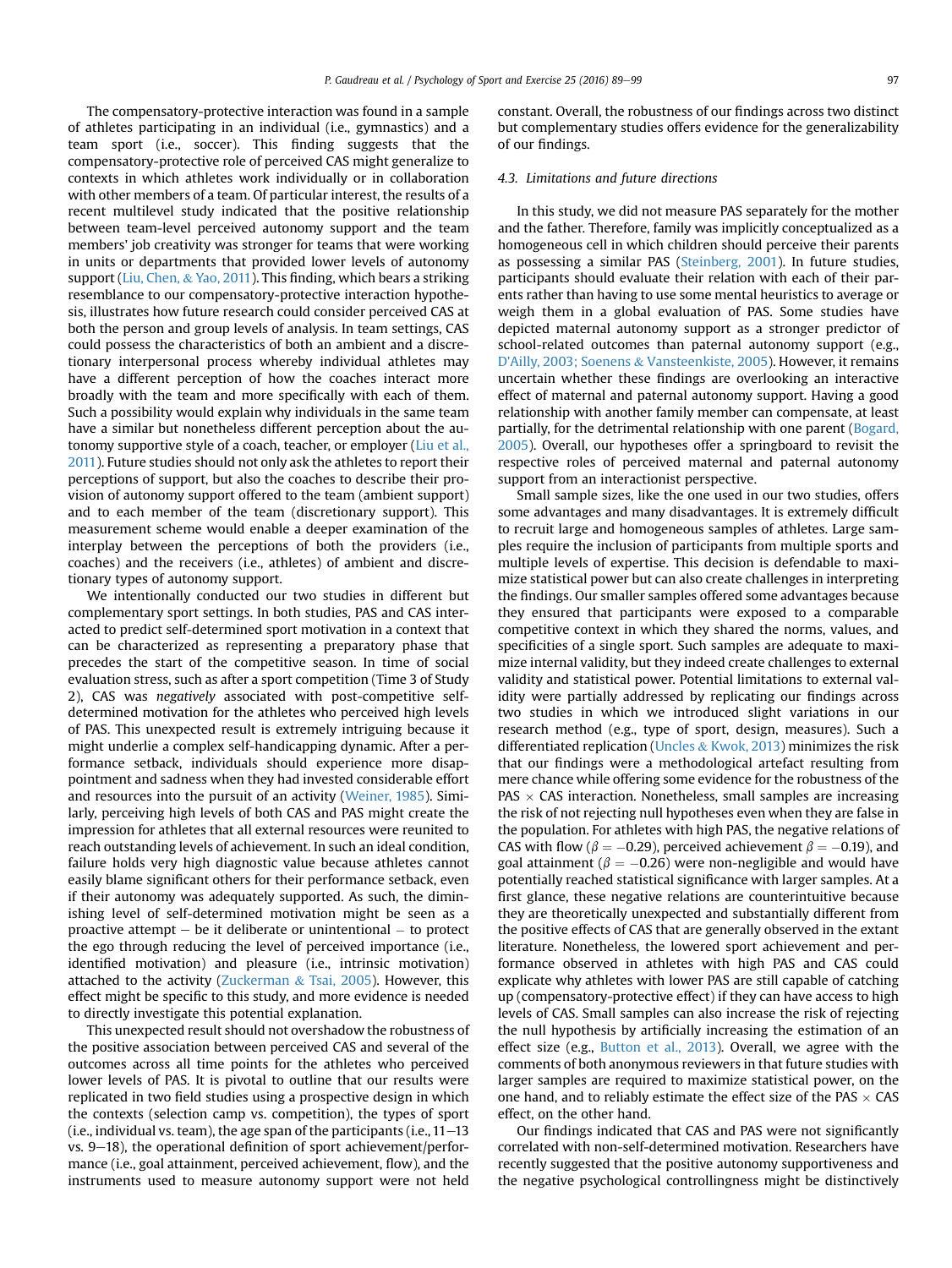<span id="page-9-0"></span>associated with consequential life outcomes (e.g., Bartholomew et al., 2011). In future research, researchers should examine the supporting and controlling interpersonal styles of both coaches and parents to explore whether coaches can also shield the detrimental effects of psychologically controlling interpersonal styles of some parents.

In this study, we relied exclusively on self-reported measures but we aimed at minimizing the biases associated with shared method variance by adding a time lag between the perceived autonomy support and dependent variables [\(Podsakoff, MacKenzie,](#page-10-0) [Lee,](#page-10-0) & [Podsakoff, 2003](#page-10-0)). In future studies, researchers should triangulate our findings with informant reports of need satisfaction and goal attainment. Reports from a close friend or a training partner might be preferable to avoid measuring the outcome of PAS and CAS with reports produced by the parents or the coaches themselves. Despite the moderately high level of convergence generally observed between objective and subjective reports of performance among sport participants (e.g., [McAuley, 1985](#page-10-0)), adding an objective indicator of achievement, such as ranking or rating of performance-goal discrepancy, would be useful to convince sport federations about the importance of our findings.

Autonomy support encompasses several characteristics ([Mageau](#page-10-0) & [Vallerand, 2003](#page-10-0)). In this study, we measured perceived autonomy support with items tapping more specifically into the support for autonomy (Study 1) or more broadly using a pool of items capturing the support for autonomy, competence, and relatedness (Study 2). The CAS  $\times$  PAS effect was replicated using both measures of autonomy support. Nonetheless, researchers should try to incorporate both types of measures in order to examine which one possesses the best predictive and/or incremental validity to predict consequential developmental outcomes.

In this article, we presented novel hypotheses and empirical tests to demonstrate the effect of the PAS  $\times$  CAS interaction on a series of sport-related outcomes. Tenants of SDT propose that need satisfaction mediates the association between autonomy support and autonomous motivation. However, mediators are also dependent variables. Therefore, we analyzed need satisfaction, sport motivation, and sport achievement as dependent variables in order to initially demonstrate and replicate the PAS  $\times$  CAS interaction on each of these variables before venturing into more complex mediated-moderation models. The results of this study provided the needed building block to better understand the combined effects of the autonomy support provided by parents and coaches on both need satisfaction and sport motivation. Future research with larger sample sizes and ideally at least three time points (e.g., autonomy support at time 1, need satisfaction at time 2, and sport motivation at time 3) could examine the potential processes (e.g., mediators) involved in the compensatory-protective interaction hypothesis.

## 5. Conclusion

Parents and coaches are important socialization agents in the micro-system of adolescent-athletes. Yet, autonomy support from coaches and autonomy support from parents are not often studied together. Our studies tried to close this research gap by examining the combined influence of coaches and parents within an interactionist perspective. In this study, we have tried to make a significant theoretical contribution by formulating competing synergistic and compensatory-protective hypotheses. Across two studies, our results showed that coaches offer a compensatoryprotective influence that is beneficial for the sport motivation, need satisfaction, and sport achievement of adolescent-athletes with lower perceived parental autonomy support. Coaches possess a more limited influence in athletes with higher perceived parental autonomy support insofar as parents might already offer a securing, harbouring, and shielding influence that help their children thrive even when they perceive levels of autonomy support from their coaches. For athletes with lower parental autonomy support, lower coaching autonomy support has the potential to generate the type of "double whammy" that could prevent adolescent-athletes from accruing the benefits generally expected from participating in sport activities. Coaches need to be informed that their autonomy supportive style has the potential to transform their typical pedagogical influence into a compensatory-protective role capable of yielding desirable sport-related outcomes in the lives of several adolescent-athletes.

## Appendix A. Supplementary data

Supplementary data related to this article can be found at [http://](http://dx.doi.org/10.1016/j.psychsport.2016.04.006) [dx.doi.org/10.1016/j.psychsport.2016.04.006.](http://dx.doi.org/10.1016/j.psychsport.2016.04.006)

#### References

- [Amiot, C. E., Gaudreau, P., & Blanchard, C. M. \(2004\). Self-determination, coping, and](http://refhub.elsevier.com/S1469-0292(16)30049-8/sref1) [goal attainment in sport.](http://refhub.elsevier.com/S1469-0292(16)30049-8/sref1) Journal of Sport & [Exercise Psychology, 26](http://refhub.elsevier.com/S1469-0292(16)30049-8/sref1)(3),  $396-411$ .
- Amorose, A. J., & Anderson-Butcher, D. (2007). Autonomy-supportive coaching and self-determined motivation in high school and college athletes: a test of selfdetermination theory. Psychology of Sport and Exercise, 8, 654-670. [http://](http://dx.doi.org/10.1016/j.psychsport.2006.11.003) [dx.doi.org/10.1016/j.psychsport.2006.11.003.](http://dx.doi.org/10.1016/j.psychsport.2006.11.003)
- Bakker, A. B., Oerlemans, W., Demerouti, E., Slot, B. B., & Ali, D. K. (2011). Flow and performance: a study among talented Dutch soccer players. Psychology of Sport and Exercise, 12, 442-450. [http://dx.doi.org/10.1016/j.psychsport.2011.02.003.](http://dx.doi.org/10.1016/j.psychsport.2011.02.003)
- Barber, B. K., & Olsen, J. A. (1997). Socialization in context: connection, regulation, and autonomy in the family, school, and neighborhood, and with peers. Journal of  $\theta$  Adolescent Research, 12, 287–315. http://dx.doi.org/10.1177/ [http://dx.doi.org/10.1177/](http://dx.doi.org/10.1177/0743554897122008) [0743554897122008.](http://dx.doi.org/10.1177/0743554897122008)
- Bartholomew, K. J., Ntoumanis, N., Ryan, R. M., Bosch, J. A., & Thøgersen-Ntoumani, C. (2011). Self-determination theory and diminished functioning: the role of interpersonal control and psychological need thwarting. Personality and Social Psychology Bulletin, 37, 1459-1473. [http://dx.doi.org/10.1177/](http://dx.doi.org/10.1177/0146167211413125) [0146167211413125](http://dx.doi.org/10.1177/0146167211413125).
- [Benson, P. L., Scales, P. C., Hamilton, S. F., Sesma, A., Jr., Hong, K. L., &](http://refhub.elsevier.com/S1469-0292(16)30049-8/sref6) [Roelkepartain, E. C. \(2006\). Positive youth development so far: core hypotheses](http://refhub.elsevier.com/S1469-0292(16)30049-8/sref6) [and their implications for policy and practice.](http://refhub.elsevier.com/S1469-0292(16)30049-8/sref6) Insights and Evidence: Promoting Healthy Children, Youth, and Communities,  $3(1)$ ,  $1-13$ .
- Bogard, K. L. (2005). Affl[uent adolescents, depression, and drug use: the role of](http://refhub.elsevier.com/S1469-0292(16)30049-8/sref62) [adults in their lives.](http://refhub.elsevier.com/S1469-0292(16)30049-8/sref62) Adolescence,  $40(158)$ ,  $281-306$ .
- Bronfenbrenner, U. (1986). Ecology of the family as a context for human development: research perspectives. Developmental Psychology, 22, 723-742. [http://](http://dx.doi.org/10.1037/0012-1649.22.6.723) [dx.doi.org/10.1037/0012-1649.22.6.723](http://dx.doi.org/10.1037/0012-1649.22.6.723).
- Button, K. S., Ioannidis, J. P. A., Mokrysz, C., Nosek, B. A., Flint, J., Robinson, E. S. J., et al. (2013). Power failure: why small sample size undermines the reliability of neuroscience. Nature Reviews Neuroscience, 14, 365-376. [http://dx.doi.org/](http://dx.doi.org/10.1038/nrn3475) [10.1038/nrn3475.](http://dx.doi.org/10.1038/nrn3475)
- Chan, D. K., Lonsdale, C., & Fung, H. H. (2012). Influences of coaches, parents, and peers on the motivational patterns of child and adolescent athletes. Scandinavian Journal of Medicine & Science in Sports, 22, 558-568. [http://dx.doi.org/](http://dx.doi.org/10.1111/j.1600-0838.2010.01277.x) [10.1111/j.1600-0838.2010.01277.x.](http://dx.doi.org/10.1111/j.1600-0838.2010.01277.x)
- [Chatzisarantis, N. L. D., Hagger, M. S., Biddle, S. J. H., Smith, B., & Wang, J. C. K.](http://refhub.elsevier.com/S1469-0292(16)30049-8/sref60) [\(2003\). A meta-analysis of perceived locus of causality in exercise, sport, and](http://refhub.elsevier.com/S1469-0292(16)30049-8/sref60) [physical education contexts.](http://refhub.elsevier.com/S1469-0292(16)30049-8/sref60) Journal of Sport & [Exercise Psychology, 25](http://refhub.elsevier.com/S1469-0292(16)30049-8/sref60)(3),  $284 - 306$  $284 - 306$ .
- Cheon, S. H., Reeve, J., Lee, J., & Lee, Y. (2015). Giving and receiving autonomy support in a high-stakes sport context: a field-based experiment during the 2012 London Paralympic Games. Psychology of Sport and Exercise, 19, 59-69. [http://dx.doi.org/10.1016/j.psychsport.2015.02.007.](http://dx.doi.org/10.1016/j.psychsport.2015.02.007)
- Chirkov, V., & Ryan, R. M. (2001). Parent and teacher autonomy-support in Russian and U.S. Adolescents: common effects on well-being and academic motivation. Journal of Cross-Cultural Psychology, 32, 618-635. [http://dx.doi.org/10.1177/](http://dx.doi.org/10.1177/0022022101032005006) [0022022101032005006](http://dx.doi.org/10.1177/0022022101032005006).
- [Cohen, J., Cohen, P., West, S. G., & Aiken, L. S. \(2003\).](http://refhub.elsevier.com/S1469-0292(16)30049-8/sref11) Applied multiple regression/ [correlation analysis for the behavioral sciences](http://refhub.elsevier.com/S1469-0292(16)30049-8/sref11) (3rd ed.). Mahwah, NJ: Lawrence [Erlbaum](http://refhub.elsevier.com/S1469-0292(16)30049-8/sref11).
- Conroy, D. E., & Coatsworth, J. (2007). Assessing autonomy-supportive coaching strategies in youth sport. Psychology of Sport and Exercise, 8, 671-684. [http://](http://dx.doi.org/10.1016/j.psychsport.2006.12.001) [dx.doi.org/10.1016/j.psychsport.2006.12.001.](http://dx.doi.org/10.1016/j.psychsport.2006.12.001)
- Côté, J. (1999). The infl[uence of family in the development of talent in sport.](http://refhub.elsevier.com/S1469-0292(16)30049-8/sref13) The [Sport Psychologist, 13](http://refhub.elsevier.com/S1469-0292(16)30049-8/sref13)(4), 395-[417.](http://refhub.elsevier.com/S1469-0292(16)30049-8/sref13)
- Csikszentmihalyi, M. (1990). [Flow: The psychology of optimal experience](http://refhub.elsevier.com/S1469-0292(16)30049-8/sref14). New York: [Harper](http://refhub.elsevier.com/S1469-0292(16)30049-8/sref14) & [Row.](http://refhub.elsevier.com/S1469-0292(16)30049-8/sref14)
- Csikszentmihalyi, M. (2014). [Flow and the Foundations of Positive Psychology: The](http://refhub.elsevier.com/S1469-0292(16)30049-8/sref15) [Collected Works of Mihaly Csikszentmilhayi](http://refhub.elsevier.com/S1469-0292(16)30049-8/sref15). Dordrecht, Netherlands: Springer.